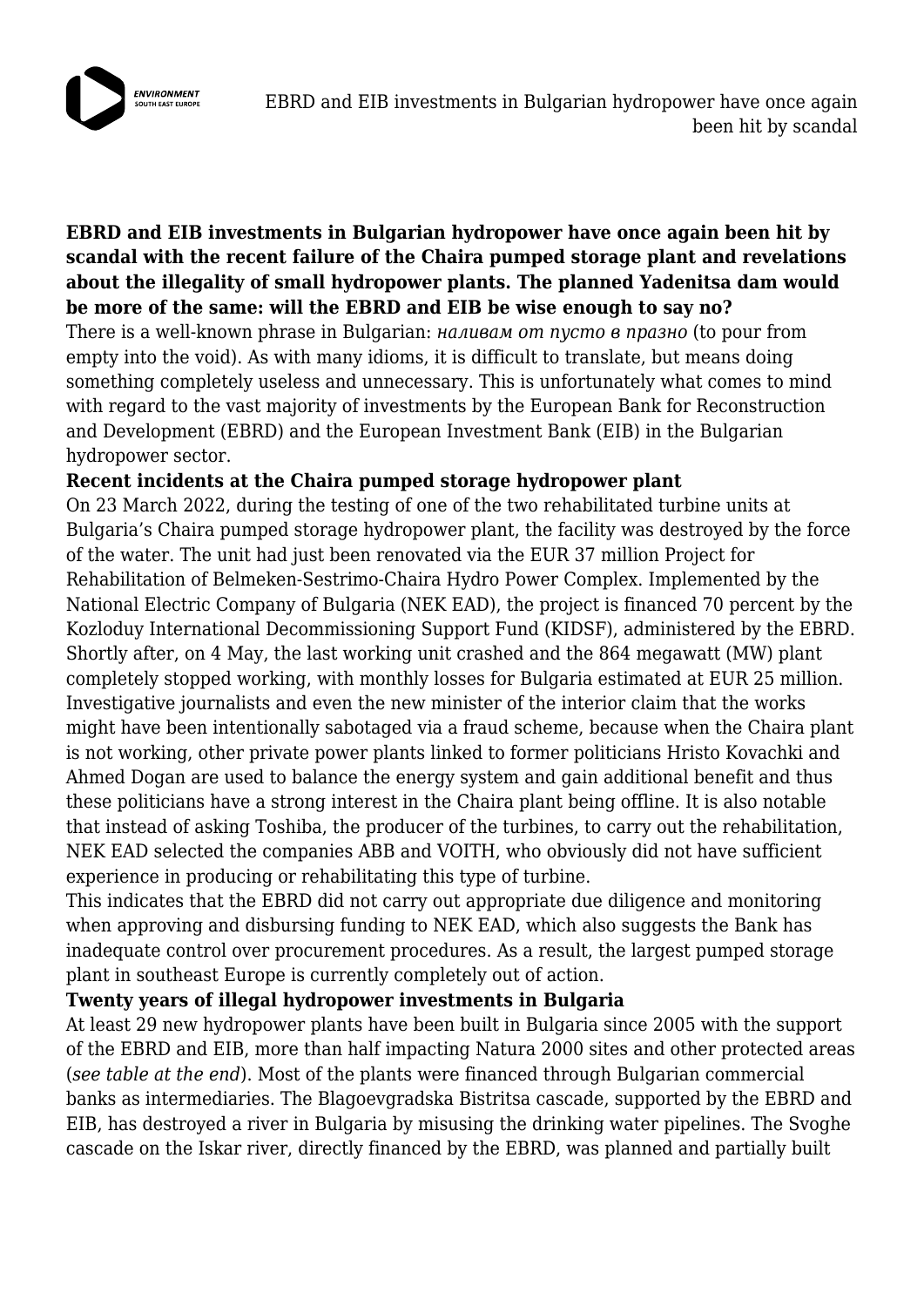

within the Vrachanski Balkan Nature Park in an unprecedented violation of article 33 of Bulgaria's Protected Areas Act.

Moreover, 155 private hydropower plants in Bulgaria, including almost all of those financed by the EBRD and EIB, are illegal, as their intakes were built in riverbeds without permission from the state. According to article 11 of Bulgaria's Water Act, the country's riverbeds are considered public state property and to build anything on such property a special decision issued by the Council of Ministers under the Bulgarian State Property Act is required. Such a decision has only been issued for three private plants. All the others built in the riverbed are in violation of this act, as well as the Spatial Planning Act which stipulates in article 161 that: '[t]he developer is the owner of the property, the party to whom the right to build on someone else's property has been established, or the party who has the right to build on someone else's property by virtue of law.'

In 2021, for the first time, an illegal plant was removed from the river because the court annulled its construction permit. This opens a precedent for other similar plants, including those financed by the European public banks. This could represent a significant reputational risk for them and would once again prove that public money has been misused for projects that harm the environment and don't produce electricity.

Nothing better fits the phrase 'pouring from empty into the void' than the project to build the Yadenitsa dam. Promoted as an important investment project by NEK EAD and Project of Common Interest of the EU, it is planned to increase the amount of water that the Chaira plant can pump up to the Belmeken reservoir by connecting the existing Chaira reservoir and a new Yadenitsa reservoir with a reversible 6,730-metre-long pressure tunnel. It was declared a project of national importance in 2012 and the preparatory works were cofinanced with EUR 2.5 million from the EU Innovation and Networks Executive Agency (INEA).

Even before the failure of the Chaira pumped storage plant, the project was more than risky. The water from the new reservoir and tunnel would most likely be lost in the multiple tectonic cracks in the area. The dam wall is planned to be built just above the famous Yadenitsa seismic fault between the Rila and Rhodope Mountains, posing a threat to the people who live downstream, as the National Institute of Geophysics, Geodesy and Geography confirmed in 2017. Earthquakes can result in damage or failures for dam structures, while dams with large reservoirs can induce earthquakes.

Additionally, the project would have a significant impact on the Niska Rila Natura 2000 sit[e,o](https://natura2000.eea.europa.eu/Natura2000/SDF.aspx?site=BG0000636)fficially proposed in 2019. The impacts of additional water extraction and construction in the riverbed have not been assessed yet.

And last but not least, the Chaira plant would in any case need to be fixed before even thinking about the Yadenitsa dam, but it is anyway doubtful that the Yadenitsa dam would perform as planned, due to losing water through leakage.